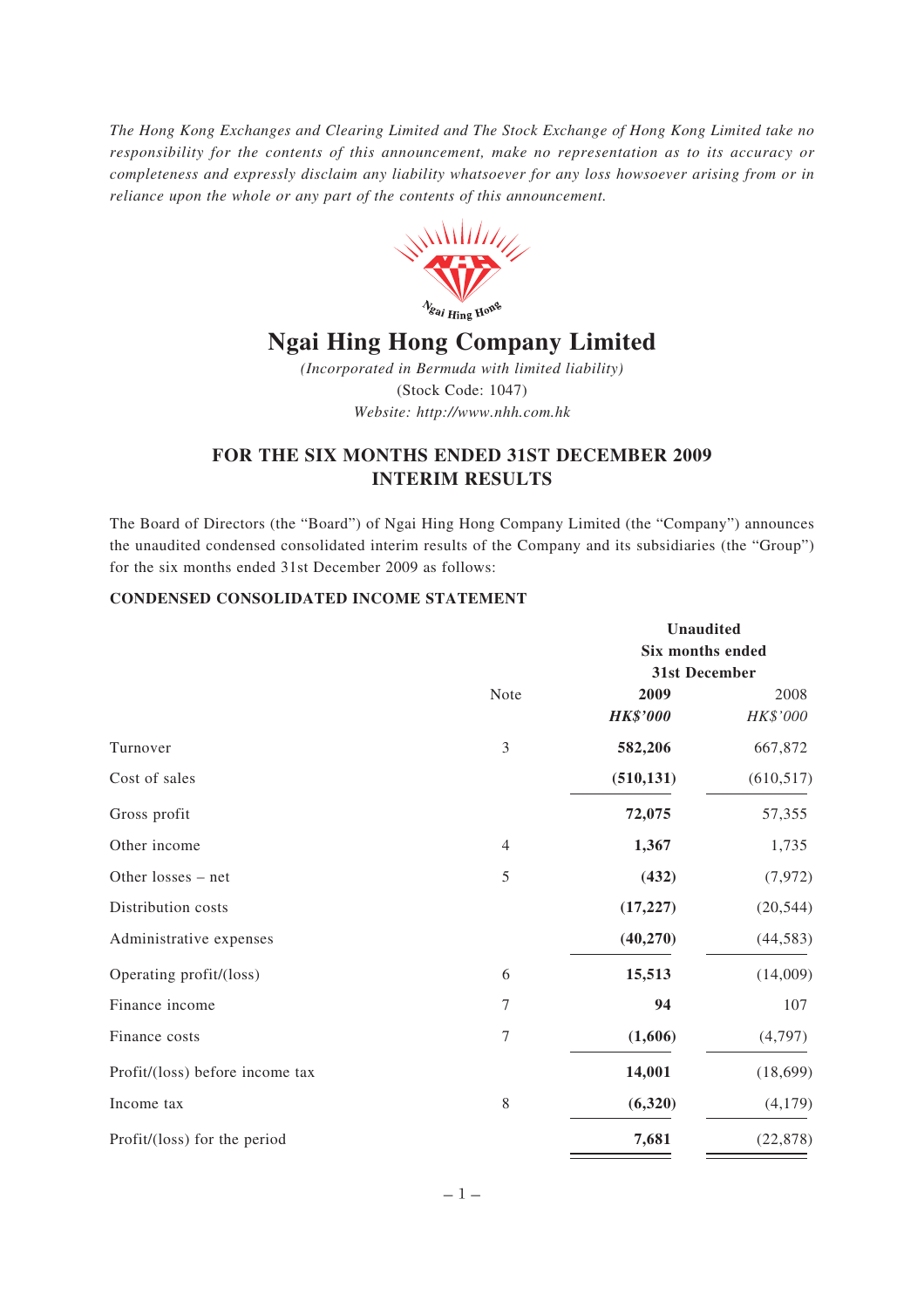|                                                                                                                                                         |             |                  | <b>Unaudited</b> |  |
|---------------------------------------------------------------------------------------------------------------------------------------------------------|-------------|------------------|------------------|--|
|                                                                                                                                                         |             | Six months ended |                  |  |
|                                                                                                                                                         |             | 31st December    |                  |  |
|                                                                                                                                                         | <b>Note</b> | 2009             | 2008             |  |
|                                                                                                                                                         |             | <b>HK\$'000</b>  | HK\$'000         |  |
| Profit/(loss) attributable to:                                                                                                                          |             |                  |                  |  |
| Equity holders of the Company                                                                                                                           |             | 7,513            | (24, 579)        |  |
| Non-controlling interests                                                                                                                               |             | 168              | 1,701            |  |
|                                                                                                                                                         |             | 7,681            | (22, 878)        |  |
| Dividends                                                                                                                                               | 9           | 3,692            |                  |  |
| Earnings/(loss) per share for profit/(loss)<br>attributable to the equity holders of the Company<br>during the period (expressed in HK cents per share) |             |                  |                  |  |
| - Basic                                                                                                                                                 | 10          | 2.03             | (6.66)           |  |
| - Diluted                                                                                                                                               | 10          | 2.03             | (6.66)           |  |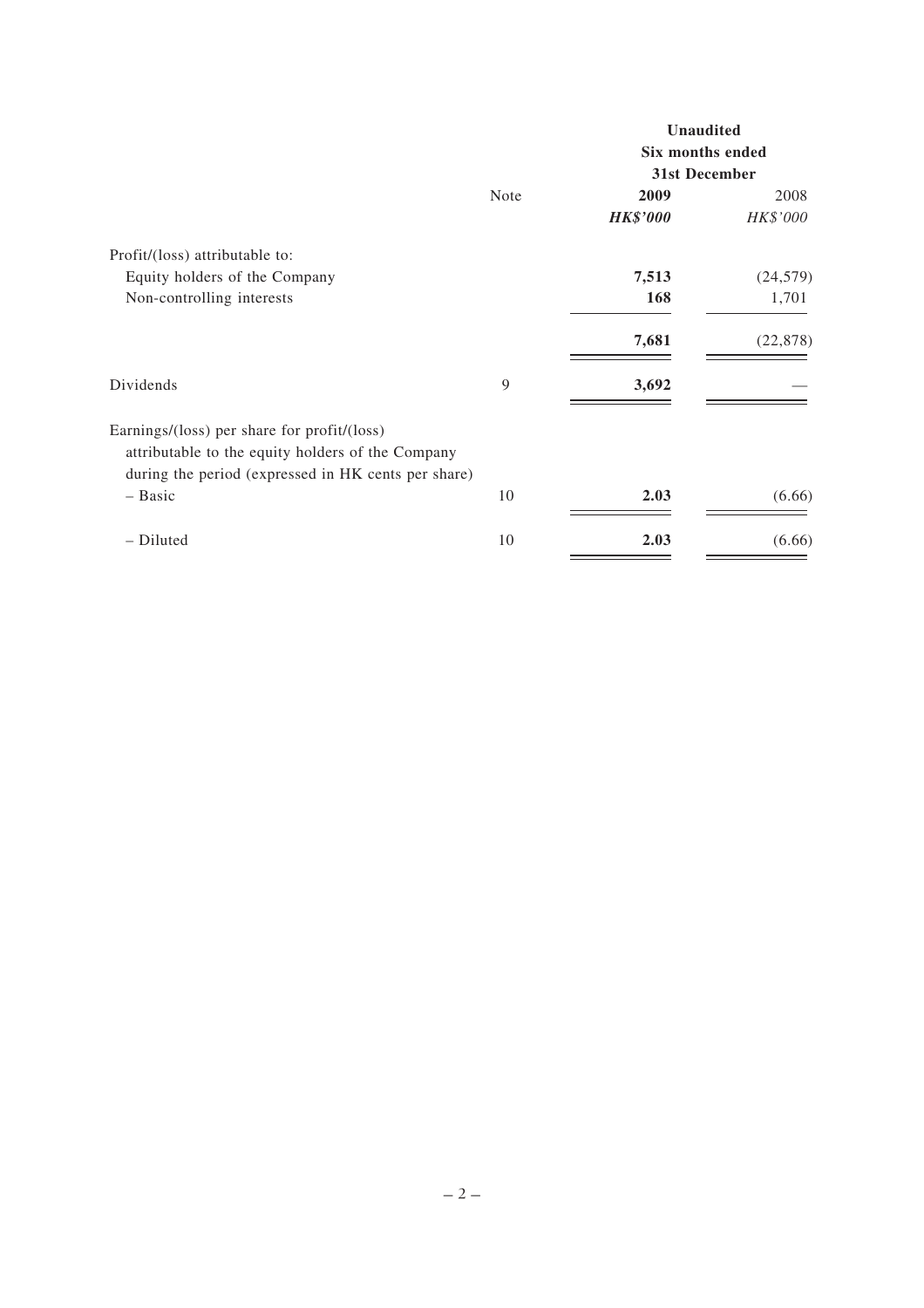# **CONDENSED CONSOLIDATED STATEMENT OF COMPREHENSIVE INCOME**

|                                                    | <b>Unaudited</b> |           |
|----------------------------------------------------|------------------|-----------|
|                                                    | Six months ended |           |
|                                                    | 31st December    |           |
|                                                    | 2009             | 2008      |
|                                                    | <b>HK\$'000</b>  | HK\$'000  |
| Profit/(loss) for the period                       | 7,681            | (22, 878) |
| Other comprehensive income:                        |                  |           |
| Revaluation gain of property, plant and equipment  |                  |           |
| and leasehold land and land use rights on transfer |                  |           |
| to investment properties                           | 1                |           |
| Currency translation differences                   |                  | 419       |
| Total comprehensive income for the period          | 7,682            | (22, 459) |
| Total comprehensive income attributable to:        |                  |           |
| Equity holders of the Company                      | 7,514            | (24,160)  |
| Non-controlling interests                          | 168              | 1,701     |
|                                                    | 7,682            | (22, 459) |
|                                                    |                  |           |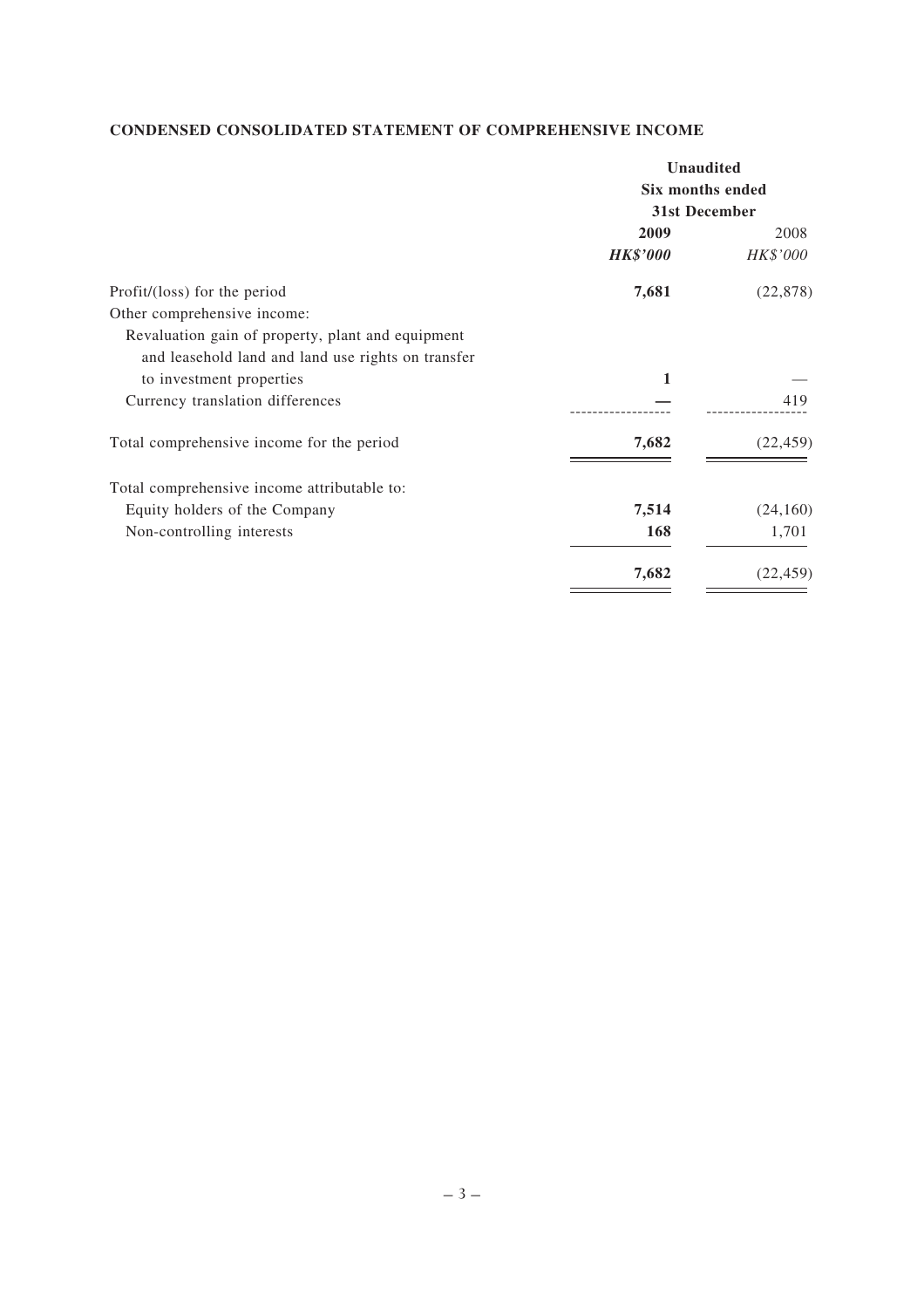# **CONDENSED CONSOLIDATED BALANCE SHEET**

|                                             | Note | <b>Unaudited</b><br>31st December<br>2009<br><b>HK\$'000</b> | Audited<br>30th June<br>2009<br>HK\$'000 |
|---------------------------------------------|------|--------------------------------------------------------------|------------------------------------------|
| <b>ASSETS</b>                               |      |                                                              |                                          |
| <b>Non-current assets</b>                   |      |                                                              |                                          |
| Property, plant and equipment               |      | 120,294                                                      | 97,991                                   |
| Leasehold land and land use rights          |      | 20,767                                                       | 15,998                                   |
| Investment properties                       |      | 27,307                                                       | 25,430                                   |
| Intangible assets                           |      |                                                              | 2,400                                    |
| Available-for-sale financial assets         |      | 694                                                          | 850                                      |
| Deposits for acquisition of properties      |      | 8,125                                                        | 11,025                                   |
| Deferred tax assets                         |      | 7,321                                                        | 8,386                                    |
|                                             |      | 184,508                                                      | 162,080                                  |
| <b>Current assets</b>                       |      |                                                              |                                          |
| Inventories                                 |      | 169,326                                                      | 156,605                                  |
| Trade and bills receivables                 | 11   | 177,797                                                      | 170,469                                  |
| Other receivables, prepayments and deposits |      | 14,284                                                       | 9,034                                    |
| Tax recoverable                             |      | 2,419                                                        | 2,338                                    |
| Derivative financial instruments            |      | 654                                                          | 862                                      |
| Cash and cash equivalents                   |      | 105,015                                                      | 90,652                                   |
|                                             |      | 469,495                                                      | 429,960                                  |
| <b>Total assets</b>                         |      | 654,003                                                      | 592,040                                  |
| <b>EQUITY</b>                               |      |                                                              |                                          |
| Capital and reserves attributable to        |      |                                                              |                                          |
| the Company's equity holders                |      |                                                              |                                          |
| Share capital                               |      | 36,920                                                       | 36,920                                   |
| Share premium                               |      | 62,466                                                       | 62,466                                   |
| Other reserves                              |      | 45,320                                                       | 45,260                                   |
| Retained earnings                           |      | 236,050                                                      | 232,229                                  |
| Proposed dividends                          |      | 3,692                                                        |                                          |
|                                             |      | 384,448                                                      | 376,875                                  |
| <b>Non-controlling interests</b>            |      | 18,423                                                       | 19,348                                   |
| <b>Total equity</b>                         |      | 402,871                                                      | 396,223                                  |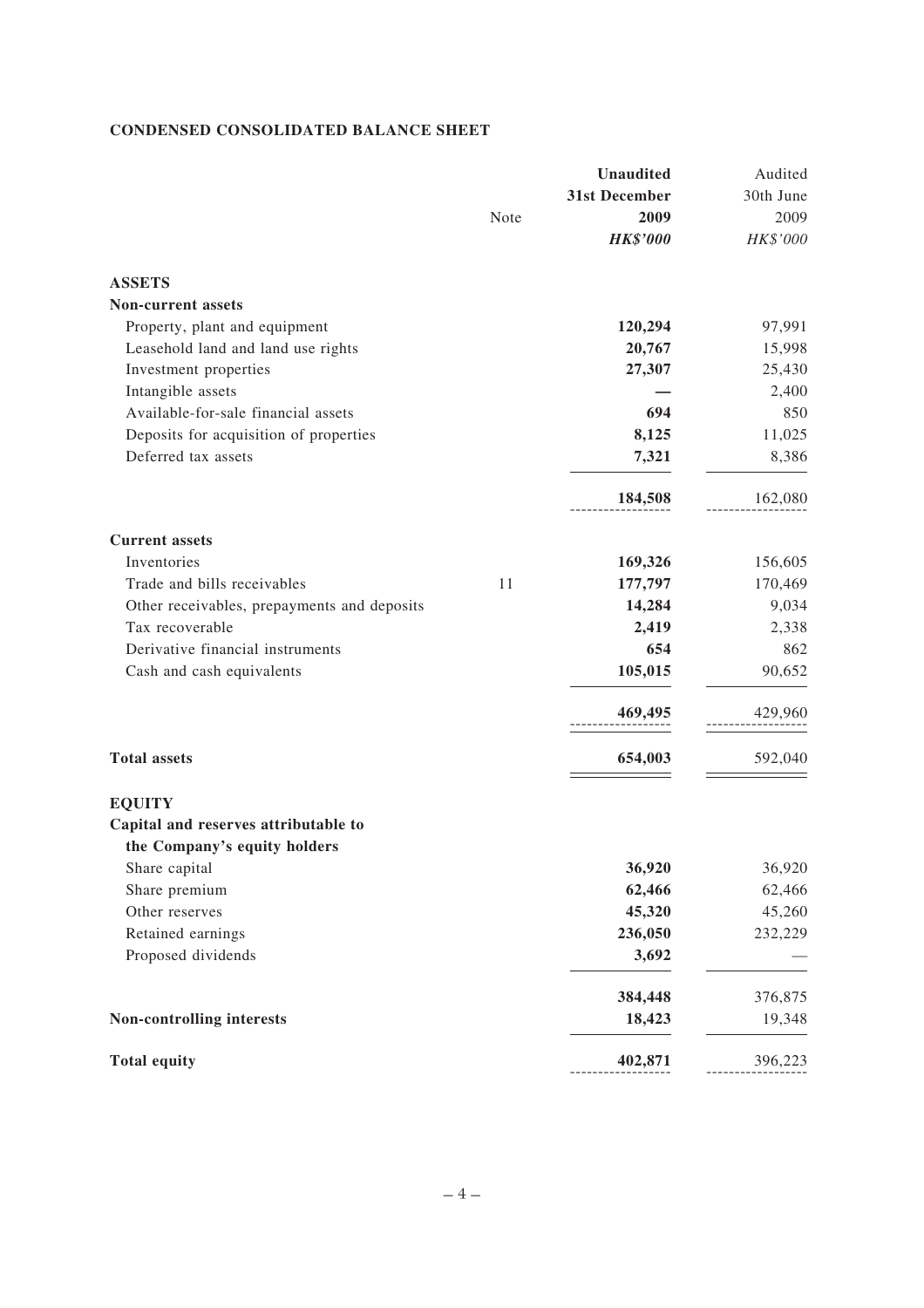|                                                    | Note | <b>Unaudited</b><br>31st December<br>2009 | Audited<br>30th June<br>2009 |
|----------------------------------------------------|------|-------------------------------------------|------------------------------|
|                                                    |      | <b>HK\$'000</b>                           | HK\$'000                     |
| <b>LIABILITIES</b>                                 |      |                                           |                              |
| <b>Non-current liabilities</b>                     |      |                                           |                              |
| Long-term bank loans                               |      | 18,000                                    |                              |
| Obligations under finance leases                   |      | 466                                       | 693                          |
| Deferred tax liabilities                           |      | 4,379                                     | 4,155                        |
|                                                    |      | 22,845                                    | 4,848                        |
| <b>Current liabilities</b>                         |      |                                           |                              |
| Trade payables                                     | 12   | 65,281                                    | 63,962                       |
| Other payables and deposits received               |      | 7,305                                     | 5,767                        |
| Accruals                                           |      | 11,833                                    | 9,893                        |
| Long-term bank loans - current portion             |      | 4,800                                     |                              |
| Obligations under finance leases - current portion |      | 1,091                                     | 2,047                        |
| Short-term bank borrowings                         |      | 130,918                                   | 98,971                       |
| Derivative financial instruments                   |      | 4,484                                     | 4,742                        |
| Tax payable                                        |      | 2,575                                     | 5,587                        |
|                                                    |      | 228,287                                   | 190,969                      |
| <b>Total liabilities</b>                           |      | 251,132                                   | 195,817                      |
| Total equity and liabilities                       |      | 654,003                                   | 592,040                      |
| Net current assets                                 |      | 241,208                                   | 238,991                      |
| <b>Total assets less current liabilities</b>       |      | 425,716                                   | 401,071                      |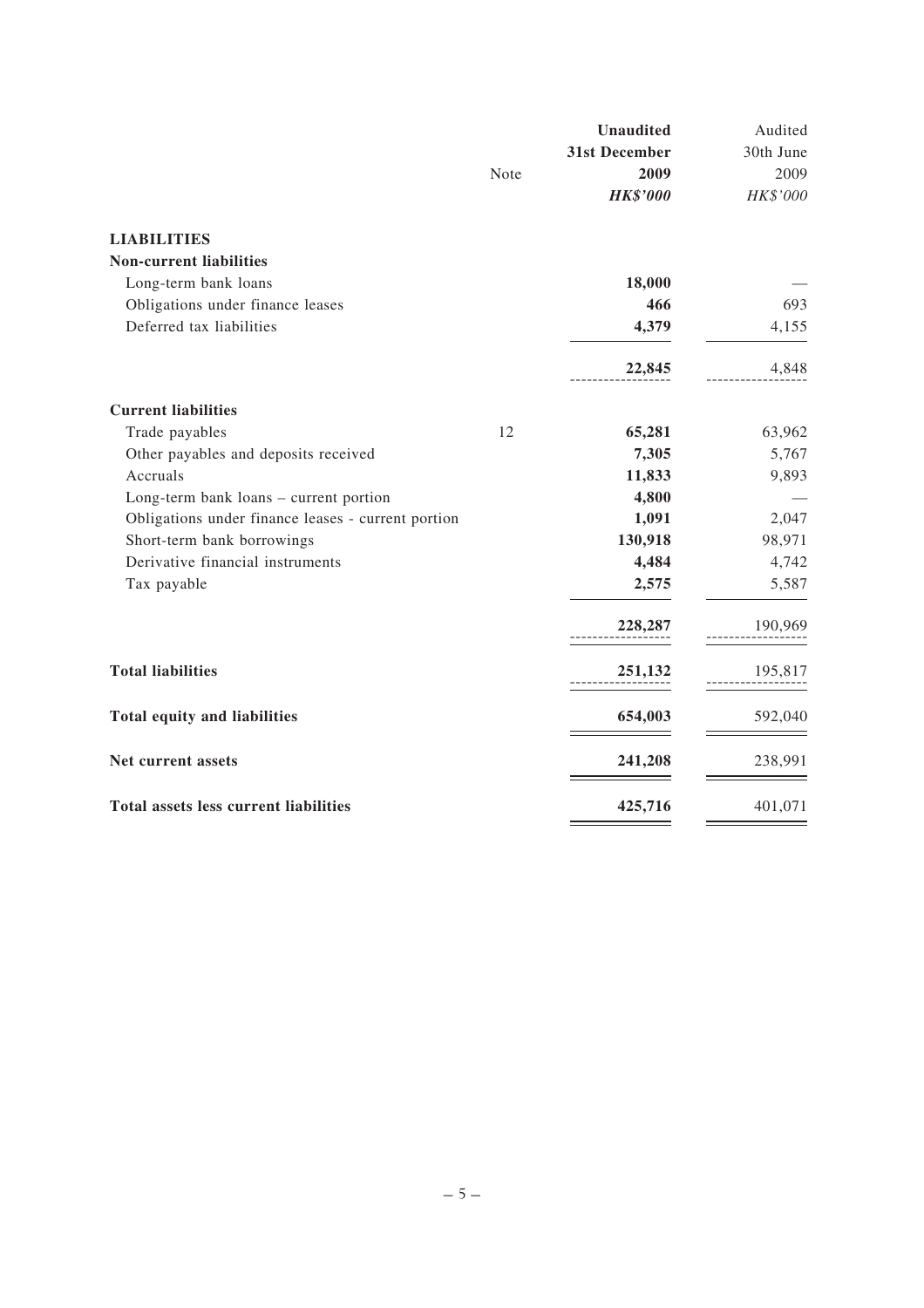Notes

#### **1 Basis of preparation**

The Company has a financial year end date of 30th June. The condensed consolidated interim financial information for the six-months period ended 31st December 2009 has been prepared in accordance with Hong Kong Accounting Standard ("HKAS") 34 "Interim Financial Reporting" issued by Hong Kong Institute of Certified Public Accountants ("HKICPA").

The condensed consolidated interim financial information should be read in conjunction with the annual financial statements for the year ended 30th June 2009, which have been prepared in accordance with the Hong Kong Financial Reporting Standards ("HKFRS").

#### **2 Accounting policies**

The accounting policies and method of computation used in the preparation of the condensed consolidated interim financial information are consistent with those of the annual financial statements for the year ended 30th June 2009, except as described below.

(a) The following new standard, amendments to standards and interpretations are mandatory for financial year ending 30th June 2010.

HKAS 1 (Revised), "Presentation of financial statements". The revised standard prohibits the presentation of items of income and expenses (that is "non-owner changes in equity") in the statement of changes in equity, requiring "non-owner changes in equity" to be presented separately from owner changes in equity. All "non-owner changes in equity" are required to be shown in a performance statement. Entities can choose whether to present one performance statement (the statement of comprehensive income) or two statements (the income statement and statement of comprehensive income). The Group has elected to present two statements: an income statement and a statement of comprehensive income. The condensed consolidated interim financial information has been prepared under the revised disclosure requirements.

HKFRS 8, "Operating Segments", replaces HKAS 14, "Segment Reporting". The new standard requires a "management approach", under which segment information is presented on the same basis as that used for internal reporting purposes. This has resulted in a change in the reportable segments presented. In addition, the segments are reported in a manner that is more consistent with the internal reporting provided to the chief operating decision-maker. Comparatives for 2008 have been restated. However, such restatement in note disclosure does not have any impact on the balance sheet.

Amendments to HKFRS 7, 'Financial instruments: disclosures'. The amendments increase the disclosure requirements about fair value measurement and amend the disclosure about liquidity risk. The amendments introduce a three-level hierarchy for fair value measurement disclosures about financial instruments and require some specific quantitative disclosures for those instruments classified in the lowest level in the hierarchy. These disclosures will help to improve comparability between entities about the effects of fair value measurements. In addition, the amendments clarify and enhance the existing requirements for the disclosure of liquidity risk primarily requiring a separate liquidity risk analysis for derivative and non-derivative financial liabilities. They also require a maturity analysis for financial assets where the information is needed to understand the nature and context of liquidity risk. The Group will make additional relevant disclosures in its financial statements for the year ending 30th June 2010.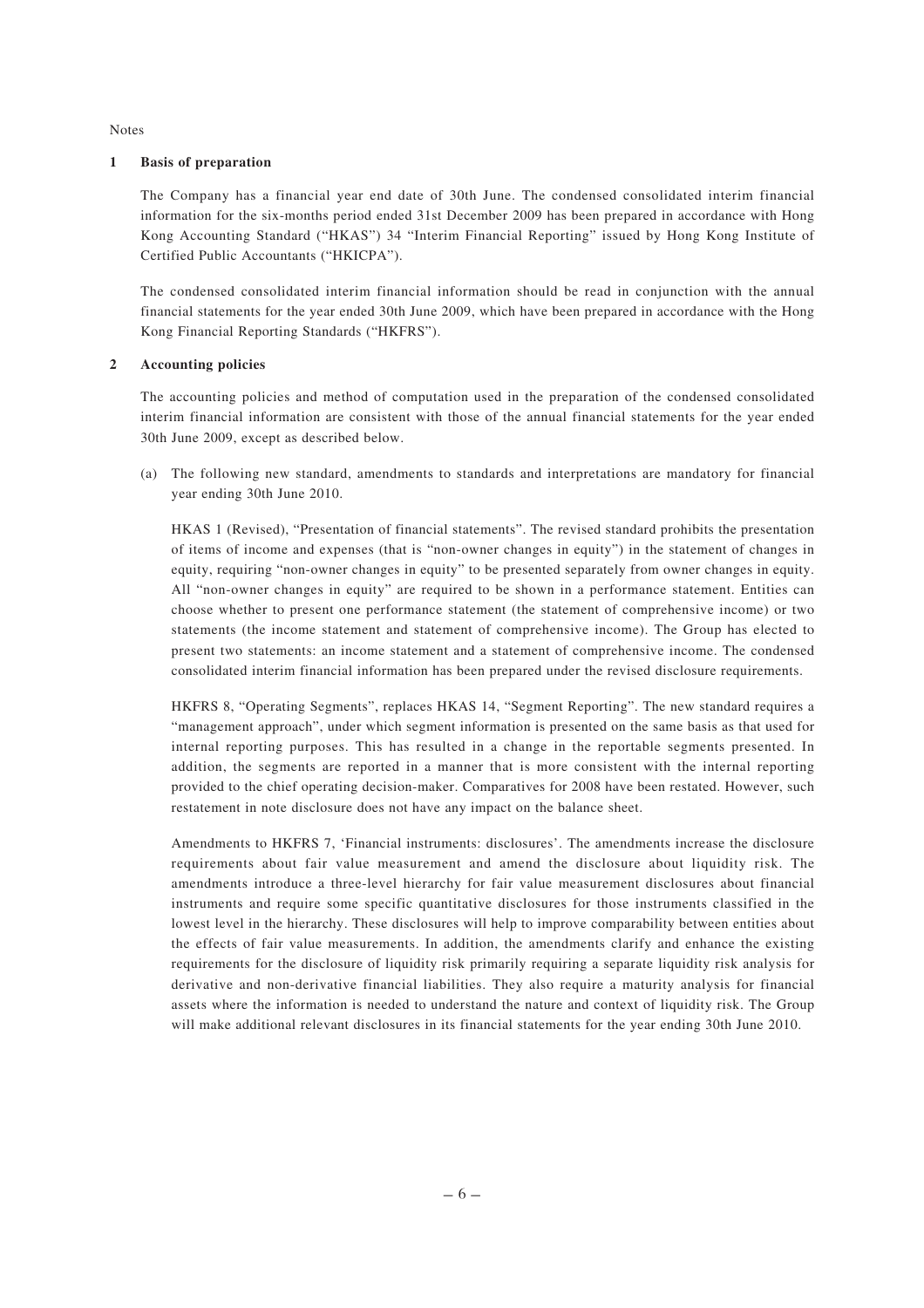The following amendments to standards and interpretations are also mandatory for the financial year beginning 1st July 2009:

| HKFRS <sub>s</sub> (Amendment) | Improvements to HKFRS 2008                                            |
|--------------------------------|-----------------------------------------------------------------------|
| HKFRSs (Amendment)             | Improvements to HKFRS 2009 <sup>1</sup>                               |
| HKAS 23 (Revised)              | <b>Borrowing Costs</b>                                                |
| HKAS 27 (Revised)              | Consolidated and Separate Financial Statements                        |
| HKAS 32 and HKAS 1             | Puttable Financial Instruments and Obligations arising on Liquidation |
| (Amendments)                   |                                                                       |
| HKAS 39 (Amendment)            | Eligible Hedge Items                                                  |
| HKFRS 1 (Revised)              | First Time Adoption of HKFRS                                          |
| HKFRS 1 and HKAS 27            | Cost of an Investment in a Subsidiary, Jointly Controlled Entity or   |
| (Amendment)                    | Associate                                                             |
| HKFRS 2 (Amendment)            | Share-based Payment – Vesting Conditions and Cancellations            |
| HKFRS 3 (Revised)              | <b>Business Combinations</b>                                          |

The adoption of the above amendments to standards and interpretations did not have any significant financial impact to the Group.

- <sup>1</sup> Except for the amendments to HKFRS 2, HKAS 38, Hong Kong International Financial Reporting Interpretations Committee ("HK(IFRIC)")-Int 9 and HK(IFRIC)-Int 16 which are effective for the Group for annual period beginning on 1st July 2009, all other amendments are effective for the Group for annual period beginning on 1st July 2010
- (b) The following interpretations are mandatory for the first time for the financial year ending 30th June 2010, but are not currently relevant to the Group.

| $HK(IFRIC)$ -Int 15 | Agreements for the Construction of Real Estate    |
|---------------------|---------------------------------------------------|
| $HK(IFRIC)$ -Int 16 | Hedges of a Net Investment in a Foreign Operation |
| $HK(IFRIC)$ -Int 17 | Distributions of Non-Cash Assets to Owners        |
| $HK(IFRIC)$ -Int 18 | Transfers of Assets from Customers                |
|                     |                                                   |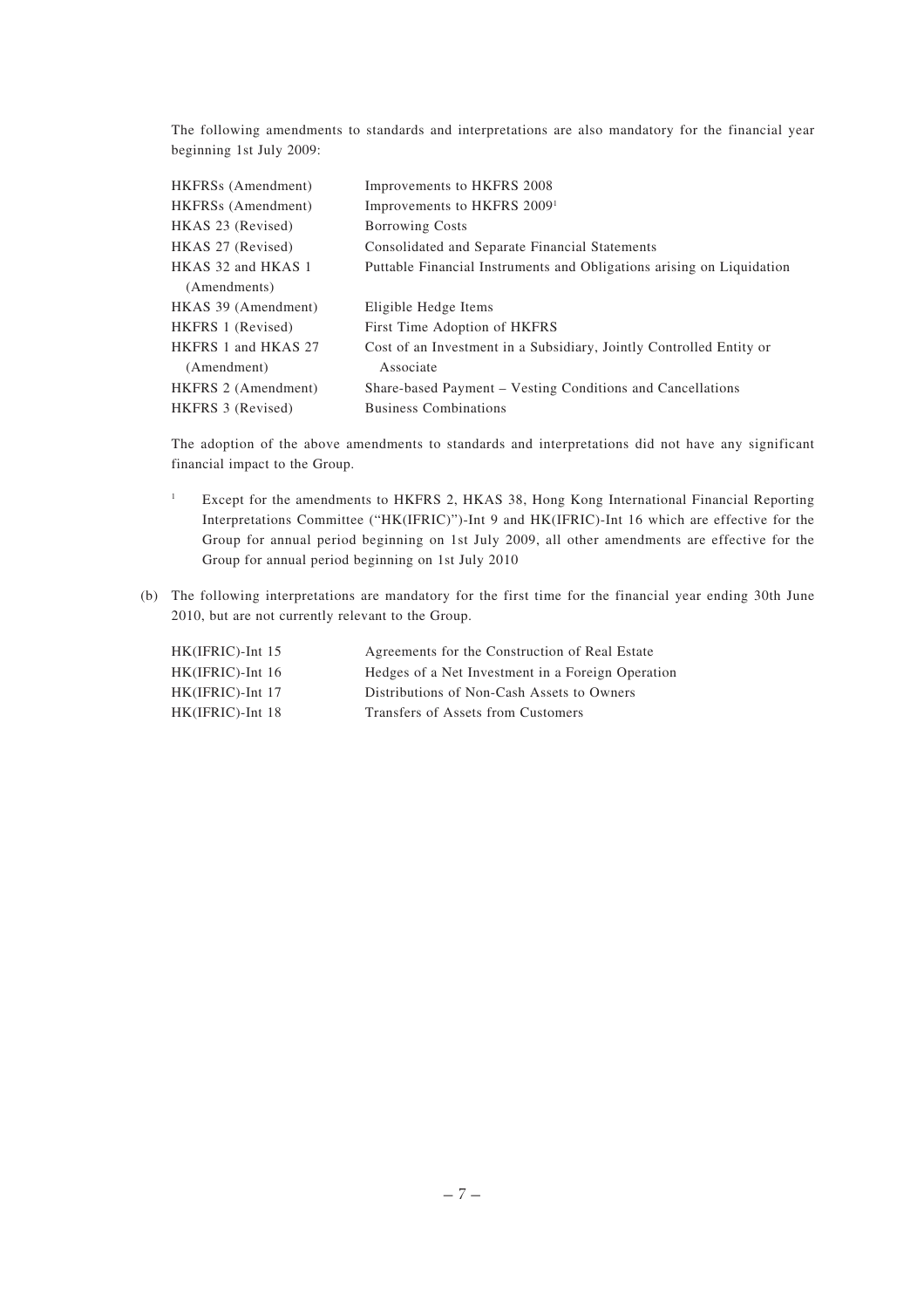(c) The following new standard, amendments to standards and interpretations have been issued but are not effective for the year ending 30th June 2010 and have not been early adopted:

| HKAS 24 (Revised)   | Related Party Disclosures <sup>2</sup>                                   |
|---------------------|--------------------------------------------------------------------------|
| HKAS 32 (Amendment) | Classification of Right Issue <sup>1</sup>                               |
| HKFRS 1 (Amendment) | Additional Exemptions for First-time Adoption <sup>1</sup>               |
| HKFRS 2 (Amendment) | Group cash-settled share-based payment transactions <sup>1</sup>         |
| <b>HKFRS 9</b>      | Financial Instruments <sup>3</sup>                                       |
| HK(IFRIC)-Int 14    | Prepayments of a Minimum Funding Requirement <sup>2</sup>                |
| HK(IFRIC)-Int 19    | Extinguishing Financial Liabilities with Equity Instruments <sup>1</sup> |

<sup>1</sup> Effective for the Group for annual period beginning on 1st July 2010

<sup>2</sup> Effective for the Group for annual period beginning on 1st July 2011

<sup>3</sup> Effective for the Group for annual period beginning on 1st July 2013

The Directors anticipate that the adoption of these new standard, amendments to standards and interpretations will not result in a significant impact on the results and financial position of the Group.

#### **3 Turnover and segment information**

|                |                 | Unaudited<br>Six months ended |  |
|----------------|-----------------|-------------------------------|--|
|                |                 | 31st December                 |  |
|                | 2009            | 2008                          |  |
|                | <b>HK\$'000</b> | HK\$'000                      |  |
| Turnover       |                 |                               |  |
| Sales of goods | 582,206         | 667,872                       |  |

The Group is principally engaged in the manufacturing and trading of plastic materials, pigments, colorants, compounded plastic resins and engineering plastic products.

The chief operating decision-maker ("CODM") has been identified as the executive directors of the Company. Management has determined the operating segments based on the reports reviewed by the CODM that are used to assess performance and allocate resources. The CODM considers the business from the operations nature and the type of products perspective, including the trading of plastic materials ("Trading"), manufacturing and sale of colorants, pigments and compounded plastic resins ("Colorants"), manufacturing and sale of engineering plastic products ("Engineering plastics") and other corporate and business activities ("Others").

Each of the Group's operating segments represents a strategic business unit that is managed by different business unit leaders. Inter-segment transactions are entered into under the normal commercial terms and conditions that would also be available to unrelated third parties. Information provided to the CODM is measured in a manner consistent with that in the condensed consolidated interim financial information.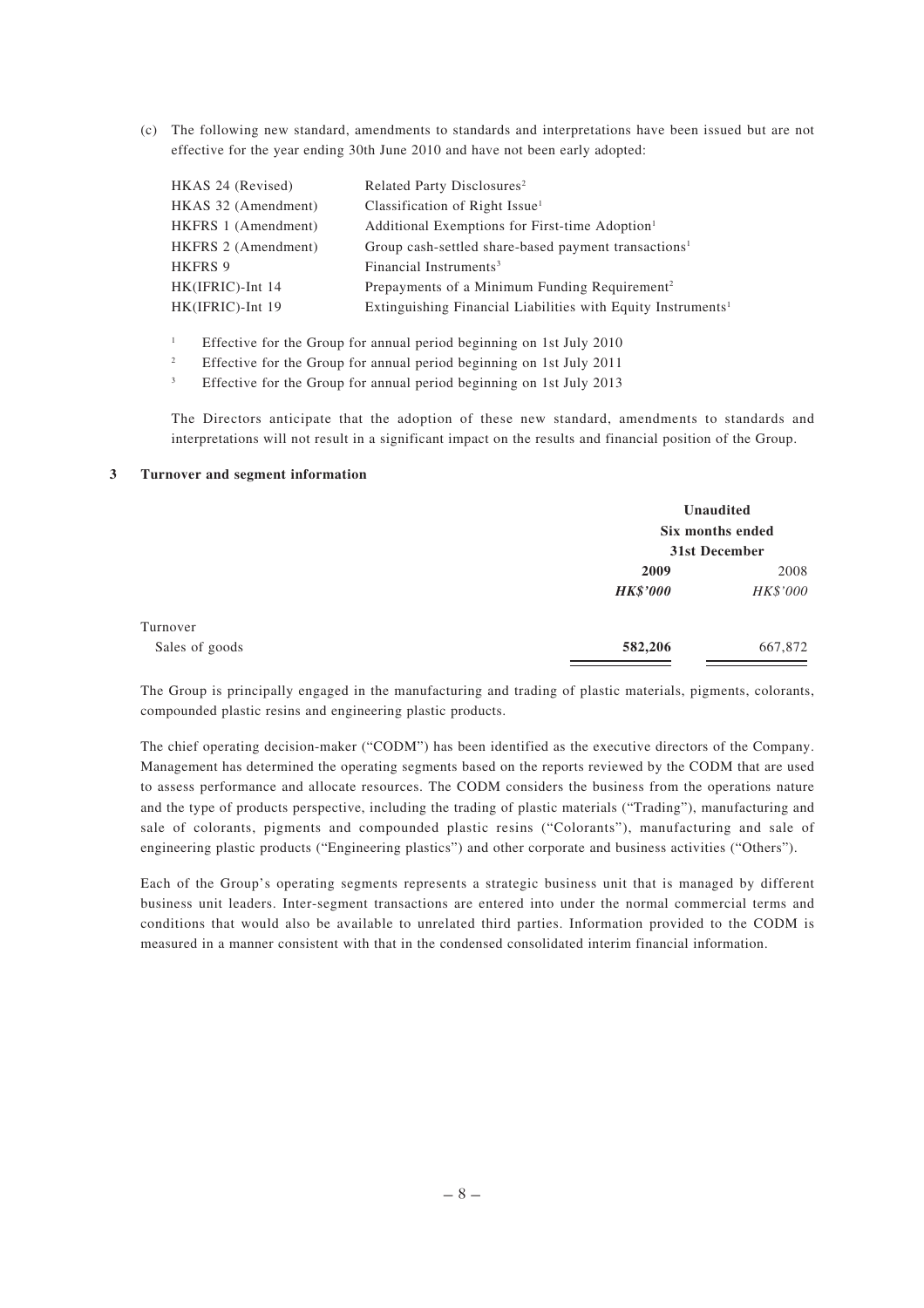|                                             |                                   |                                     | Unaudited            |                           |                           |
|---------------------------------------------|-----------------------------------|-------------------------------------|----------------------|---------------------------|---------------------------|
|                                             |                                   |                                     | Engineering          |                           |                           |
|                                             | <b>Trading</b><br><b>HK\$'000</b> | <b>Colorants</b><br><b>HK\$'000</b> | plastics<br>HK\$'000 | Others<br><b>HK\$'000</b> | Group<br>$HK$^{\circ}000$ |
| Turnover                                    |                                   |                                     |                      |                           |                           |
| - Gross revenue                             | 351,169                           | 135,549                             | 116,055              | 681                       | 603,454                   |
| - Inter-segment                             |                                   |                                     |                      |                           |                           |
| revenue                                     | (2, 877)                          | (9,995)                             | (8,376)              |                           | (21, 248)                 |
| Revenue from                                |                                   |                                     |                      |                           |                           |
| external customers                          | 348,292                           | 125,554                             | 107,679              | 681                       | 582,206                   |
| Segment results                             | 2,950                             | 9,402                               | 7,438                | (4,277)                   | 15,513                    |
| Finance income                              | 14                                | 80                                  |                      |                           | 94                        |
| Finance costs                               | (704)                             | (740)                               | (162)                |                           | (1,606)                   |
| Profit/(loss) before                        |                                   |                                     |                      |                           |                           |
| income tax                                  | 2,260                             | 8,742                               | 7,276                | (4,277)                   | 14,001                    |
| Income tax                                  |                                   |                                     |                      |                           | (6,320)                   |
| Profit for the period                       |                                   |                                     |                      |                           | 7,681                     |
| Non-controlling interests                   |                                   |                                     |                      |                           | (168)                     |
|                                             |                                   |                                     |                      |                           |                           |
| Profit attributable                         |                                   |                                     |                      |                           |                           |
| to equity holders                           |                                   |                                     |                      |                           |                           |
| of the Company                              |                                   |                                     |                      |                           | 7,513                     |
| Other information:                          |                                   |                                     |                      |                           |                           |
| Capital expenditure                         | 6,719                             | 1,034                               | 29,309               |                           | 37,062                    |
| Depreciation of property,                   |                                   |                                     |                      |                           |                           |
| plant and equipment                         | 152                               | 4,552                               | 2,064                | 460                       | 7,228                     |
| Amortisation of leasehold                   |                                   |                                     |                      |                           |                           |
| land and land use rights<br>Amortisation of | 27                                | 93                                  | 8                    | 131                       | 259                       |
| intangible assets                           |                                   |                                     |                      | 400                       | 400                       |
| Impairment of                               |                                   |                                     |                      |                           |                           |
| available-for-sale                          |                                   |                                     |                      |                           |                           |
| financial assets                            |                                   |                                     |                      | 156                       | 156                       |
| Impairment of                               |                                   |                                     |                      |                           |                           |
| intangible assets                           |                                   |                                     |                      | 2,000                     | 2,000                     |
| Provision for impairment                    |                                   |                                     |                      |                           |                           |
| of inventories                              |                                   |                                     |                      |                           |                           |
| Provision for impairment                    |                                   |                                     |                      |                           |                           |
| of receivables                              |                                   |                                     | 259                  |                           | 259                       |
| Unrealised loss/(gain)                      |                                   |                                     |                      |                           |                           |
| on derivative financial                     |                                   |                                     |                      |                           |                           |
| instruments                                 | 270                               |                                     |                      | (320)                     | (50)                      |
|                                             |                                   |                                     |                      |                           |                           |

The segment information provided to the CODM for the reportable segments for the six months ended 31st December 2009 is as follows:

– **9** –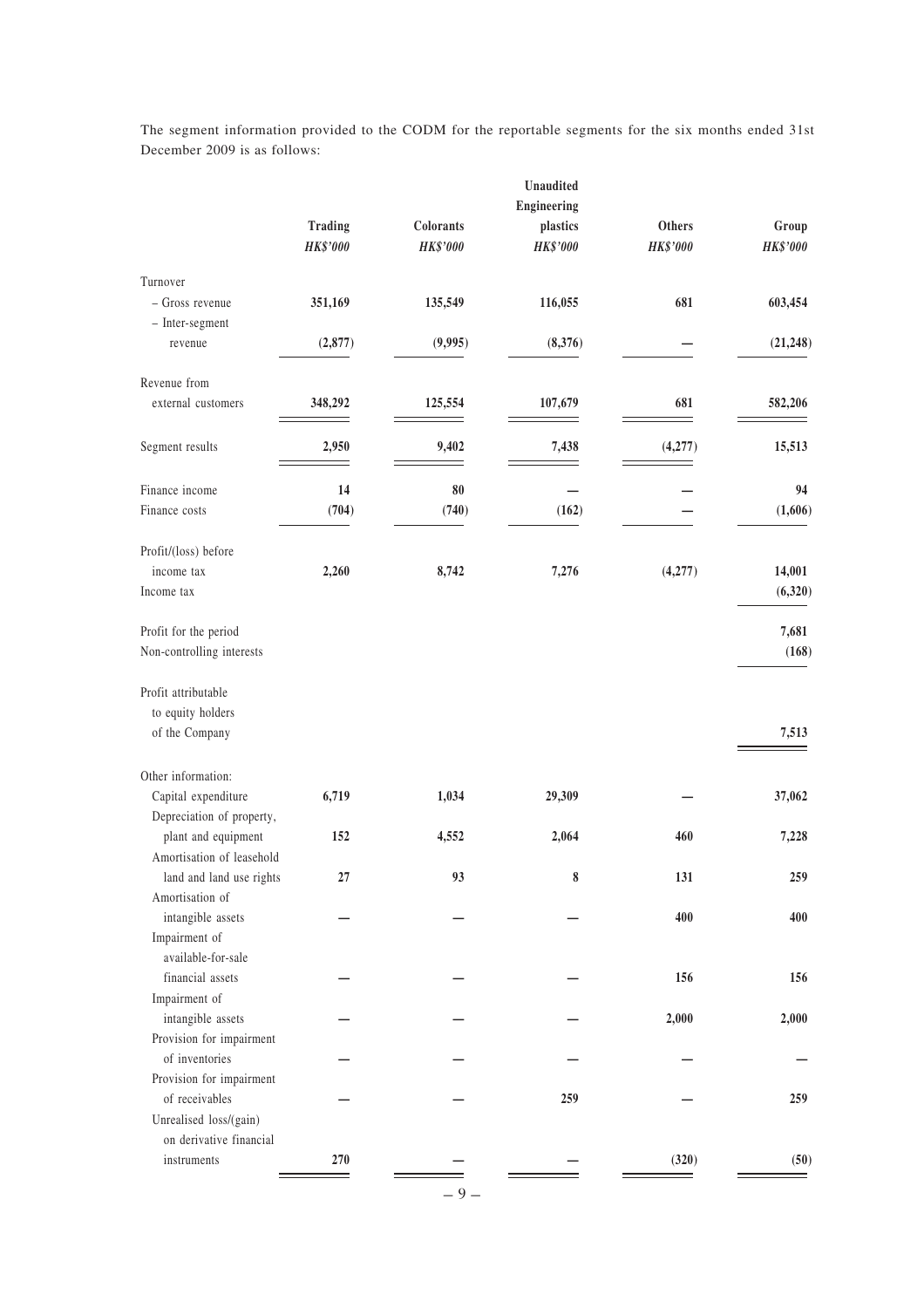The segment information provided to the CODM for the reportable segments at 31st December 2009 is as follows:

|                     | Trading<br><b>HK\$'000</b> | <b>Colorants</b><br><b>HK\$'000</b> | Unaudited<br>Engineering<br><i>plastics</i><br><b>HK\$'000</b> | <b>Others</b><br><b>HK\$'000</b> | Group<br><b>HK\$'000</b> |
|---------------------|----------------------------|-------------------------------------|----------------------------------------------------------------|----------------------------------|--------------------------|
| Segment assets      | 215,388                    | 249,887                             | 136,994                                                        | 51,734                           | 654,003                  |
| Total assets        |                            |                                     |                                                                |                                  | 654,003                  |
| Segment liabilities | 49,538                     | 23,543                              | 16,555                                                         | 6,221                            | 95,857                   |
| Borrowings          | 91,305                     | 27,535                              | 36,435                                                         |                                  | 155,275                  |
| Total liabilities   |                            |                                     |                                                                |                                  | 251,132                  |

The segment information provided to the CODM for the reportable segments for the six months ended 31st December 2008 is as follows:

|                                                                    |                     |                       | Unaudited<br>Engineering |                    |                     |
|--------------------------------------------------------------------|---------------------|-----------------------|--------------------------|--------------------|---------------------|
|                                                                    | Trading<br>HK\$'000 | Colorants<br>HK\$'000 | plastics<br>HK\$'000     | Others<br>HK\$'000 | Group<br>HK\$'000   |
| Turnover                                                           |                     |                       |                          |                    |                     |
| - Gross revenue                                                    | 414,659             | 139,459               | 136,928                  | 901                | 691,947             |
| - Inter-segment revenue                                            | (2,299)             | (10, 818)             | (10, 953)                | (5)                | (24,075)            |
| Revenue from external customers                                    | 412,360             | 128,641               | 125,975                  | 896                | 667,872             |
| Segment results                                                    | (14,251)            | (1,222)               | 6,977                    | (5,513)            | (14,009)            |
| Finance income                                                     | 41                  | 66                    |                          |                    | 107                 |
| Finance costs                                                      | (2,307)             | (1, 847)              | (643)                    |                    | (4,797)             |
| (Loss)/profit before income tax<br>Income tax                      | (16,517)            | (3,003)               | 6,334                    | (5,513)            | (18,699)<br>(4,179) |
| Loss for the period                                                |                     |                       |                          |                    | (22, 878)           |
| Non-controlling interests                                          |                     |                       |                          |                    | (1,701)             |
| Loss attributable to equity<br>holders of the Company              |                     |                       |                          |                    | (24, 579)           |
| Other information:                                                 |                     |                       |                          |                    |                     |
| Capital expenditure                                                | 409                 | 2,438                 | 402                      | 73                 | 3,322               |
| Depreciation of property,                                          |                     |                       |                          |                    |                     |
| plant and equipment                                                | 120                 | 2,814                 | 1,913                    | 479                | 5,326               |
| Amortisation of leasehold land                                     |                     |                       |                          |                    |                     |
| and land use rights                                                |                     | 93                    |                          | 131                | 224                 |
| Amortisation of intangible assets                                  |                     |                       |                          | 400                | 400                 |
| Provision for impairment                                           |                     |                       |                          |                    |                     |
| of inventories                                                     | 4,141               |                       |                          |                    | 4,141               |
| Provision/(reversal of provision) for<br>impairment of receivables | 1,395               | 1                     | 537                      | (8)                | 1,925               |
| Unrealised loss on derivative                                      |                     |                       |                          |                    |                     |
| financial instruments                                              | 4,865               |                       |                          | 2,071              | 6,936               |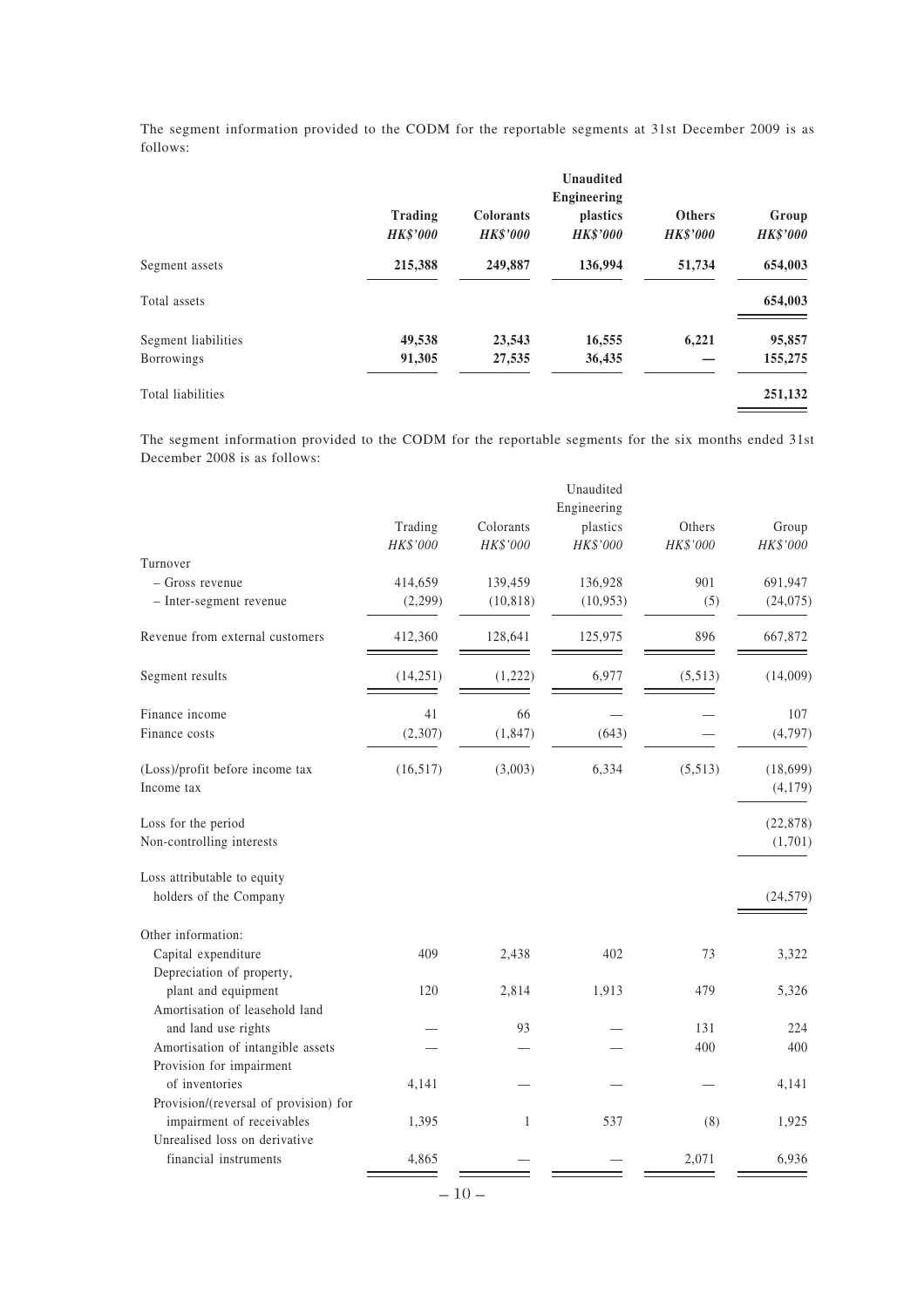Audited Engineering Trading Colorants plastics Others Group HK\$'000 HK\$'000 HK\$'000 HK\$'000 HK\$'000 Segment assets 165,549 262,918 108,137 55,436 592,040

Total assets 592,040

Segment liabilities 39,778 24,070 23,857 6,401 94,106 Borrowings 58,877 41,590 1,244 — 101,711

Total liabilities 195,817

The segment information provided to the CODM for the reportable segments at 30th June 2009 is as follows:

The entity is domiciled in Hong Kong. The revenue from external customers attributed to Hong Kong for the six months ended 31st December 2009 is approximately HK\$369,936,000 (2008: HK\$498,635,000), and the total of its revenue from external customers from other locations (mainly the People's Republic of China) is approximately HK\$212,270,000 (2008: HK\$169,237,000).

At 31st December 2009, the total of non-current assets other than financial instruments and deferred tax assets (there are no employment benefit assets and rights arising under insurance contracts) located in Hong Kong is approximately HK\$85,986,000(At 30th June 2009: HK\$64,785,000), and the total of these non-current assets located in other locations (mainly the People's Republic of China) is approximately HK\$90,507,000 (At 30th June 2009: HK\$88,059,000).

# **4 Other income**

|               |                 | Unaudited<br>Six months ended |  |
|---------------|-----------------|-------------------------------|--|
|               |                 |                               |  |
|               | 31st December   |                               |  |
|               | 2009            | 2008                          |  |
|               | <b>HK\$'000</b> | HK\$'000                      |  |
| Rental income | 1,367           | 1,735                         |  |
|               |                 |                               |  |

– **11** –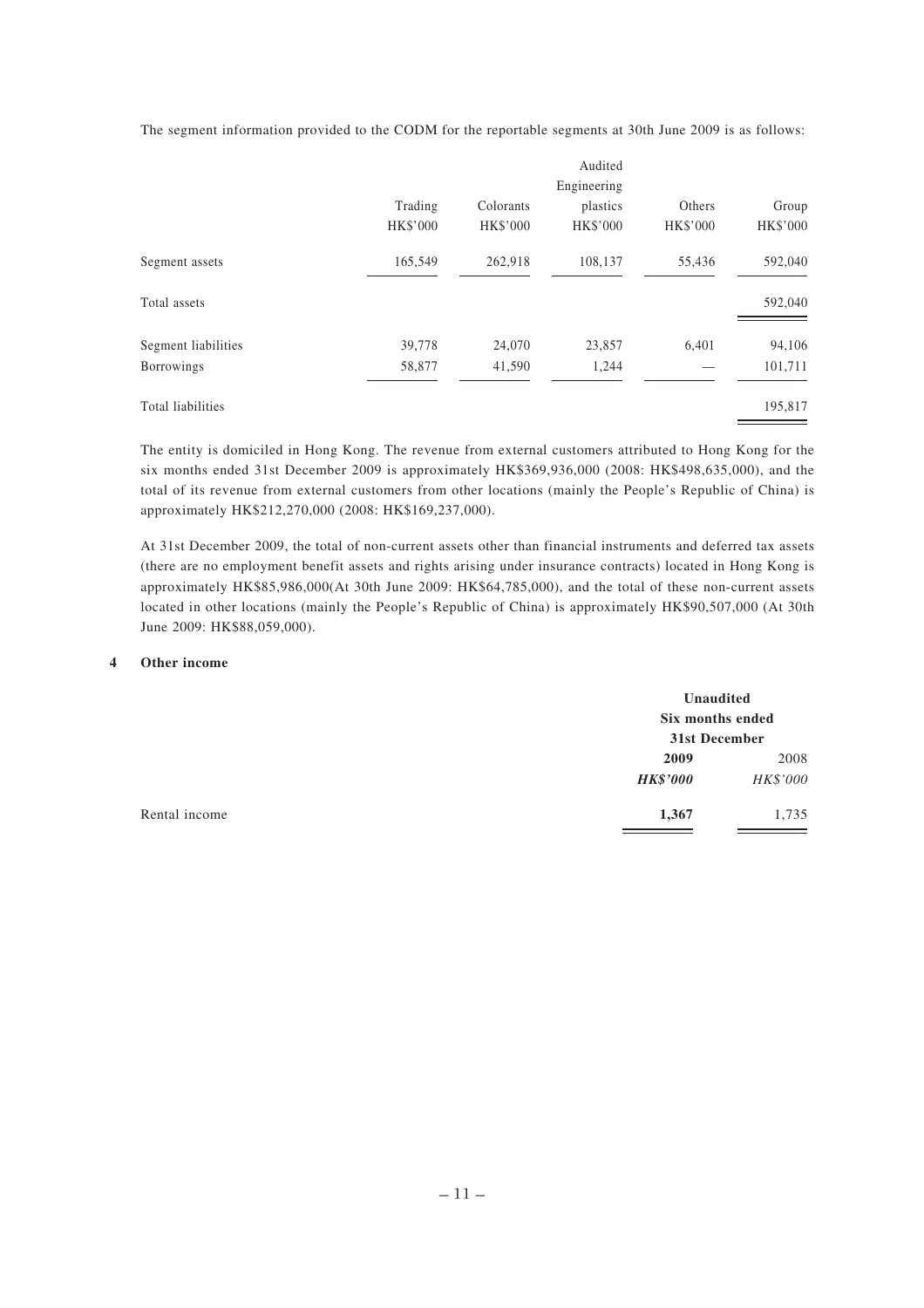# **5 Other losses - net**

|                                                          | <b>Unaudited</b><br>Six months ended<br>31st December |          |
|----------------------------------------------------------|-------------------------------------------------------|----------|
|                                                          |                                                       |          |
|                                                          | 2009                                                  | 2008     |
|                                                          | <b>HK\$'000</b>                                       | HK\$'000 |
| Net exchange gains                                       | 1,581                                                 | 46       |
| Impairment of available-for-sale financial assets        | (156)                                                 |          |
| Impairment of intangible assets                          | (2,000)                                               |          |
| Fair value loss on investment properties                 |                                                       | (2,900)  |
| (Loss)/gain on disposal of property, plant and equipment | (626)                                                 | 93       |
| Derivative financial instruments                         |                                                       |          |
| - forward foreign exchange contracts and interest rate   |                                                       |          |
| swap contracts held for trading                          |                                                       |          |
| - unrealised                                             | 50                                                    | (6,936)  |
| – realised                                               | (96)                                                  | 1,034    |
| Others                                                   | 815                                                   | 691      |
|                                                          | (432)                                                 | (7, 972) |

# **6 Operating profit/(loss)**

Operating profit/(loss) is stated after charging the following:

|                                                            | <b>Unaudited</b> |          |
|------------------------------------------------------------|------------------|----------|
|                                                            | Six months ended |          |
|                                                            | 31st December    |          |
|                                                            | 2009             | 2008     |
|                                                            | <b>HK\$'000</b>  | HK\$'000 |
| Cost of inventories sold                                   | 509,731          | 606,376  |
| Depreciation:                                              |                  |          |
| - Owned property, plant and equipment                      | 4,777            | 2,818    |
| - Leased equipment                                         | 2,451            | 2,508    |
| Amortisation of leasehold land and land use rights         | 259              | 224      |
| Amortisation of intangible assets                          | 400              | 400      |
| Operating lease rentals in respect of land and buildings   | 5,201            | 5,388    |
| Employee benefit expenses, including directors' emoluments | 37,847           | 40,254   |
| Provision for impairment of inventories                    |                  | 4,141    |
| Provision for impairment of receivables                    | 259              | 1,925    |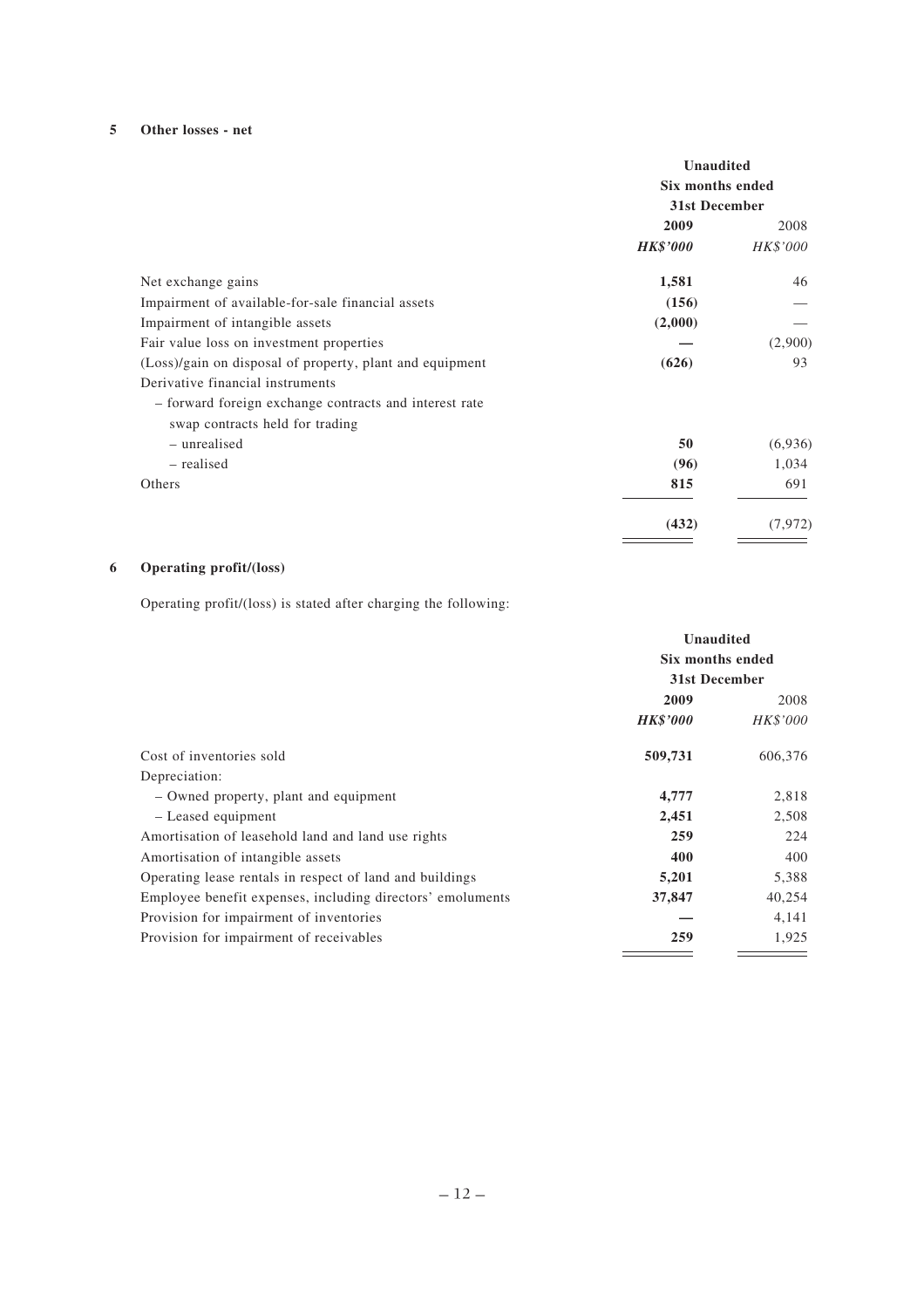#### **7 Finance income and costs**

|                                                                  | <b>Unaudited</b><br>Six months ended<br>31st December |                 |
|------------------------------------------------------------------|-------------------------------------------------------|-----------------|
|                                                                  | 2009                                                  | 2008            |
|                                                                  | <b>HK\$'000</b>                                       | <i>HK\$'000</i> |
| Finance income:                                                  |                                                       |                 |
| - Interest income from bank deposits                             | 94                                                    | 107             |
| Finance costs:                                                   |                                                       |                 |
| - Interest on bank borrowings wholly repayable within five years | (1,572)                                               | (4,719)         |
| - Interest element of finance leases                             | (34)                                                  | (78)            |
|                                                                  | (1,606)                                               | (4,797)         |
| Finance costs - net                                              | (1,512)                                               | (4,690)         |

#### **8 Income tax**

Hong Kong profits tax has been provided for at the rate of 16.5% (31st December 2008: 16.5%) on the estimated assessable profit for the period. Income tax on the Group's subsidiaries established and operating in the People's Republic of China ("PRC") has been calculated based on the estimated assessable profit for the period at the tax rates as applicable to the relevant subsidiaries.

The amount of taxation charged to the consolidated income statement represents:

|                            | Unaudited<br>Six months ended<br>31st December |          |
|----------------------------|------------------------------------------------|----------|
|                            |                                                |          |
|                            |                                                |          |
|                            | 2009                                           | 2008     |
|                            | <b>HK\$'000</b>                                | HK\$'000 |
| Current taxation           |                                                |          |
| - Hong Kong profits tax    | 1,465                                          | 1,973    |
| - PRC corporate income tax | 3,566                                          | 663      |
| Deferred taxation          | 1,289                                          | 1,543    |
|                            | 6,320                                          | 4,179    |

## **9 Dividends**

At a meeting held on 25th February 2010, the Directors recommended an interim dividend for the six months ended 31st December 2009 of HK1.0 cent per share, totalling HK\$3,692,000. The dividend is not reflected as an appropriation of retained earnings for the six months ended 31st December 2009.

At a meeting held on 4th March 2009, the Directors resolved not to declare any interim dividend for the six months ended 31st December 2008.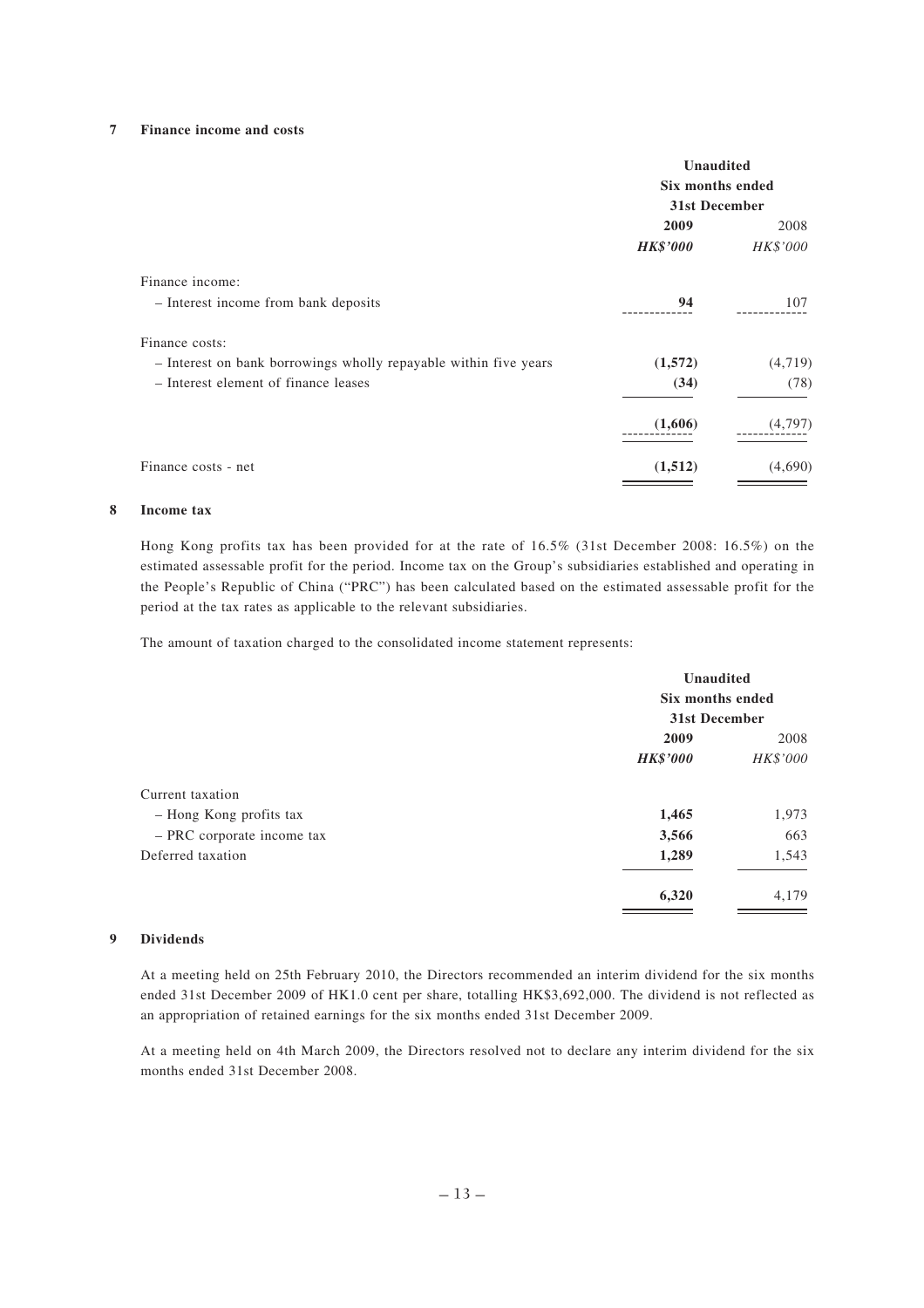#### **10 Earnings/(loss) per share**

The calculation of basic earnings/(loss) per share is based on the profit/(loss) attributable to equity holders of the Company for the period of HK\$7,513,000 (31st December 2008: a loss of HK\$24,579,000) and 369,200,000 (31st December 2008: 369,200,000) ordinary shares in issue during the period.

Diluted earnings/(loss) per share equals basic earnings/(loss) per share as the exercise of the outstanding share options would be anti-dilutive for the six months ended 31st December 2008 and 2009.

#### **11 Trade and bills receivables**

The aging analysis of trade and bills receivables is as follows:

|               | <b>Unaudited</b> | Audited   |
|---------------|------------------|-----------|
|               | 31st December    | 30th June |
|               | 2009             | 2009      |
|               | <b>HK\$'000</b>  | HK\$'000  |
| Below 90 days | 164,167          | 146,535   |
| 91-180 days   | 11,218           | 13,184    |
| Over 180 days | 2,412            | 10,750    |
|               | 177,797          | 170,469   |

The majority of the Group's sales are with credit terms of 30 to 90 days. The remainings are on letter of credit or documents against payment.

At 30th June 2009, bills of exchange amounting to HK\$2,515,000 were transferred to certain banks with recourse in exchange for cash. The transactions had been accounted for as collateralised bank advances. There was no such transfer of bills as at 31st December 2009.

### **12 Trade payables**

The aging analysis of trade payables is as follows:

|               | <b>Unaudited</b> | Audited   |
|---------------|------------------|-----------|
|               | 31st December    | 30th June |
|               | 2009             | 2009      |
|               | <b>HK\$'000</b>  | HK\$'000  |
| Below 90 days | 64,610           | 58,923    |
| 91-180 days   | 438              | 879       |
| Over 180 days | 233              | 4,160     |
|               | 65,281           | 63,962    |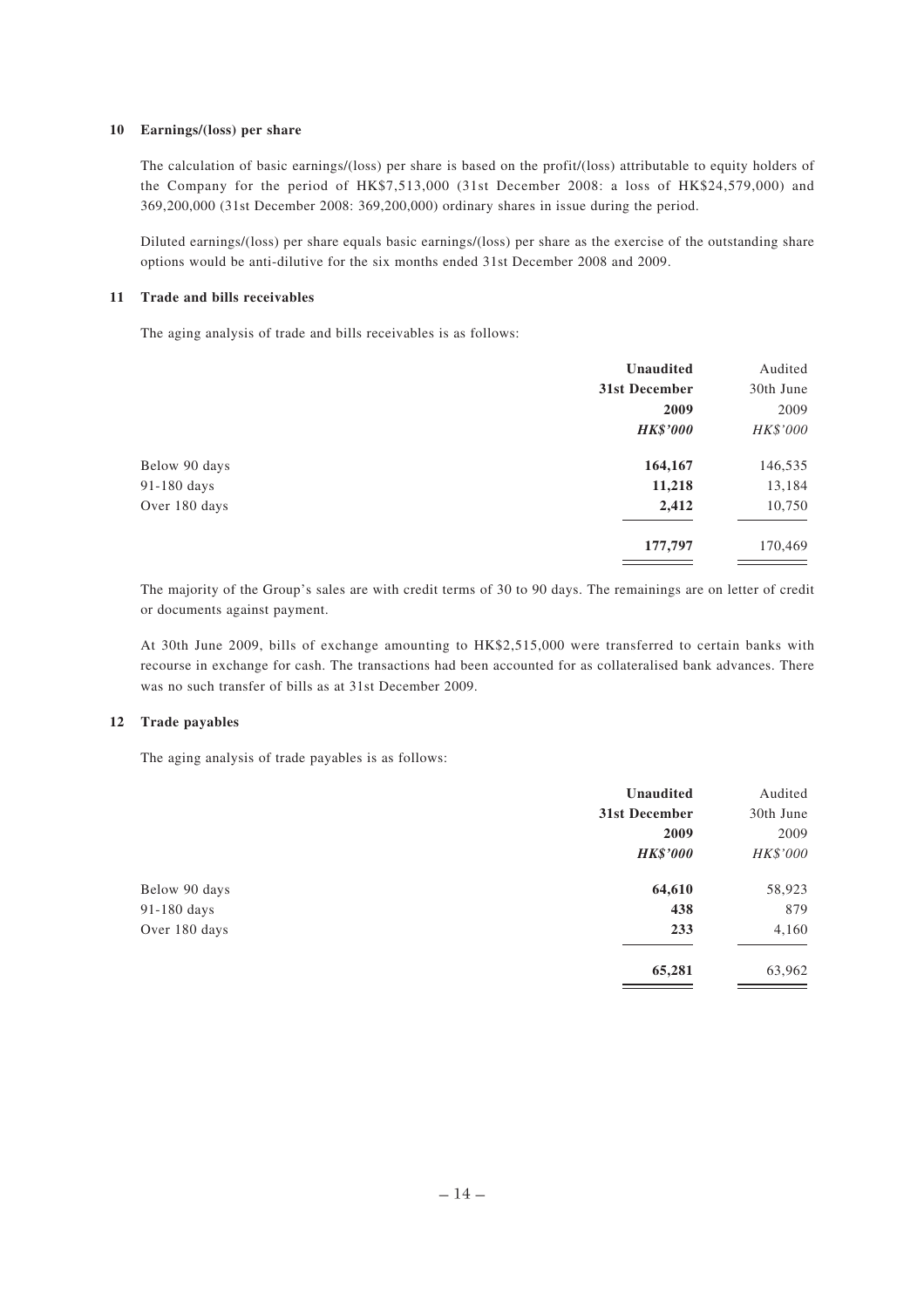# **INTERIM DIVIDEND**

The Directors are pleased to declare an interim dividend of Hong Kong 1.0 cent per share for the six months ended 31st December 2009 to members whose names appear on the Register of Members on 26th March 2010. The dividend will be paid on or before 8th April 2010.

# **CLOSURE OF REGISTER OF MEMBERS**

The Register of Members of the Company will be closed from Wednesday, 24th March 2010 to Friday, 26th March 2010 (both dates inclusive) during which period no transfer of shares will be registered. In order to qualify for the interim dividend, all properly completed transfer forms accompanied by the relevant share certificates must be lodged with the Company's Branch Registrars in Hong Kong, Union Registrars Limited, 18/F, Fook Lee Commercial Centre, Town Place, 33 Lockhart Road, Wanchai, Hong Kong not later than 4:00 p.m. on Tuesday, 23rd March 2010.

# **BUSINESS REVIEW AND PROSPECTS**

In the six months ended 31 December 2009, the Group recorded a turnover of HK\$582,206,000 (2008: HK\$667,872,000) and turned around its business with profit attributable to equity holders of the Company of HK\$7,513,000 (2008: loss of HK\$24,579,000). Basic earnings per share were HK2.03 cents (2008: loss per share of HK6.66 cents). The Board of Directors recommends payment of an interim dividend of HK1.0 cent per share (2008: Nil).

In the second quarter of 2009, the global economy started to come out from the shadow of the financial crisis with the market showing signs of revival. Such trends were duly reflected in the results of the Group for the first half of the financial year. During the review period, the Group's profitability improved significantly and the Group also managed to turn around from loss in 2008/09 to making a profit attributable to equity holders of the Company of HK\$7,513,000 after the Group adjusted its sales strategy to focus on the more profitable China market and optimised product mix by increasing the proportion of higher-margin engineering plastics business and colorant and compounded plastic resin business. Stable material costs also allowed the Group to better control selling prices of its products, avoid over-stocking and lower inventory cost, hence ultimately afforded to increase overall gross profit margin to 12% from approximately 9% in the corresponding period of last financial year.

Since the financial turmoil in 2008, to enhance risk management, the Group has become more prudent in selecting customers with emphasis on long-standing customers with good reputation. Together with the comparative decrease in plastic material prices, that resulted in a slightly smaller turnover relative to the corresponding period of last financial year, but still achieved a 26% improvement when compared with the first six months of 2009.

During the period under review, the Group adopted more stringent cost control measures, which was rewarded with a 16% trim in distribution costs and a 6% saving in employee benefits expenses, whereas interest cost was down by a marked 67%, which was mainly attributable to lower interest rates and reduction in average borrowings. Hence, the Group remained healthy financially and sustained profitability.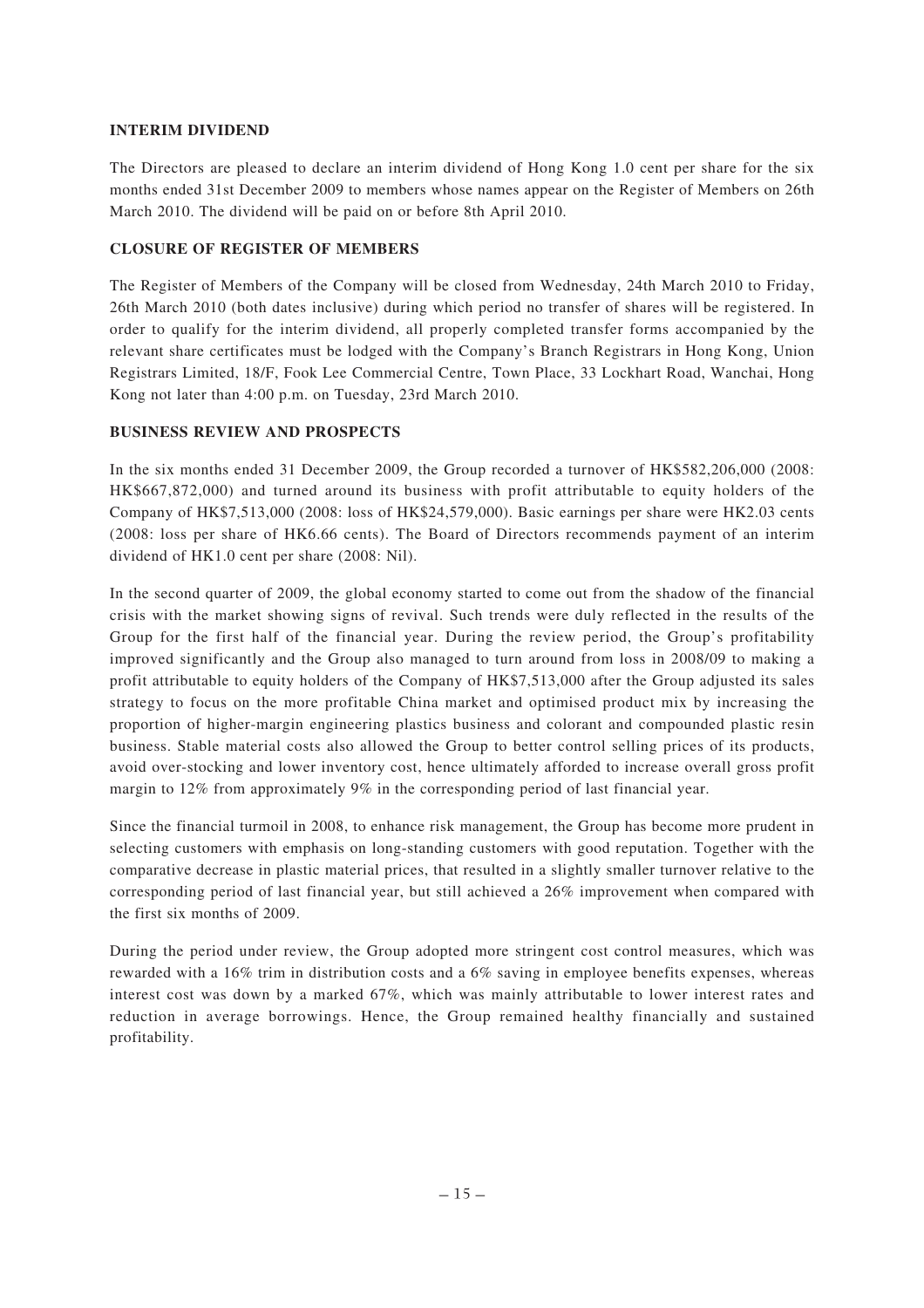All the three major businesses of the Group managed to return to profit during the period, with the colorant and compounded plastic resin business reporting the best performance. The Chinese Government's RMB4 trillion stimulus package and policies to promote sales of household appliances in rural areas have boosted domestic consumption and created increasing demand for colorant and compounded plastic resin products used in the manufacture of digital products. The Group grasped the opportunities and strategically increased sales to mainland China. The move complemented by effective inventory management measures allowed the Group to maintain turnover at the same level as the corresponding period of last financial year, with gross profit margin up 5% and profit before taxation at HK\$8,742,000.

On the front of plastics trading business, profit before taxation of HK\$2,260,000 was recorded in the second half of 2009 against loss recorded for the same period of 2008. With China's economy climbing, market demand for imported quality plastics materials is also rising. This development pushed up turnover from Guangzhou and Shanghai by more than two folds. Furthermore, with the mainland market generally having a higher gross profit margin than that of the Hong Kong market, plastics trading business contributed profit to the Group.

As for the engineering plastics business, the Group was prudent in selecting customers with more steady businesses to work with. This strategic move to lower risks led to a reduction of provision for bad debts by the Group. Because of the move, turnover from the business was lower but it can still achieve a slight increase in profit before taxation to HK\$7,276,000.

Looking ahead to 2010, the market expects crude oil and raw material prices to stabilise which will give the Group control on pricing strategy and costs and in turn maintain the overall gross profit margin of its business. Thus, the management remains cautiously optimistic about the prospects of the Group.

More importantly, the Group believes as the negative impacts of the global financial crisis recede and the GDP of the mainland China keeps surging, demand for quality plastics products will rise in the country. Moreover, with some of the weaker players ousted from the industry, the Group is well-positioned to capture rising opportunities in the future.

To snatch opportunities and unearth potential in the market, the Group has started investing in new plants and expanding its sales networks. In China, the Group has invested more than RMB5,000,000 in setting up a sales office in Tianjin scheduled to commence operation in the first half of 2010. The sales office will mainly develop plastics trading business in northern China and three northeast provinces targeting heavy industries such as automobile and aircraft that require high quality imported plastics products. In Hong Kong, the Group also plans to invest capital of approximately HK\$10,000,000 in its Taipo plant. With the basic layout confirmed, the plant is expected to begin operation by the end of 2010. The Group plans to relocate more operations from the mainland to Hong Kong after the new Taipo plant is completed. This will allow the Group to enjoy preferential tax treatment under The Mainland and Hong Kong Closer Economic Partnership Arrangement ("CEPA") thereby save taxation payment.

Generally speaking, the Group is cautiously optimistic about the economic development of China and the prospects of the plastics industry. It will closely monitor the market trends, adjust its business strategy and product mix to explore new customers with the aim of bringing encouraging returns to shareholders.

Last but not least, the Board wishes to take this opportunity to thank its customers, suppliers and shareholders of the Group for their invaluable support, and its employees for their hard work over the years.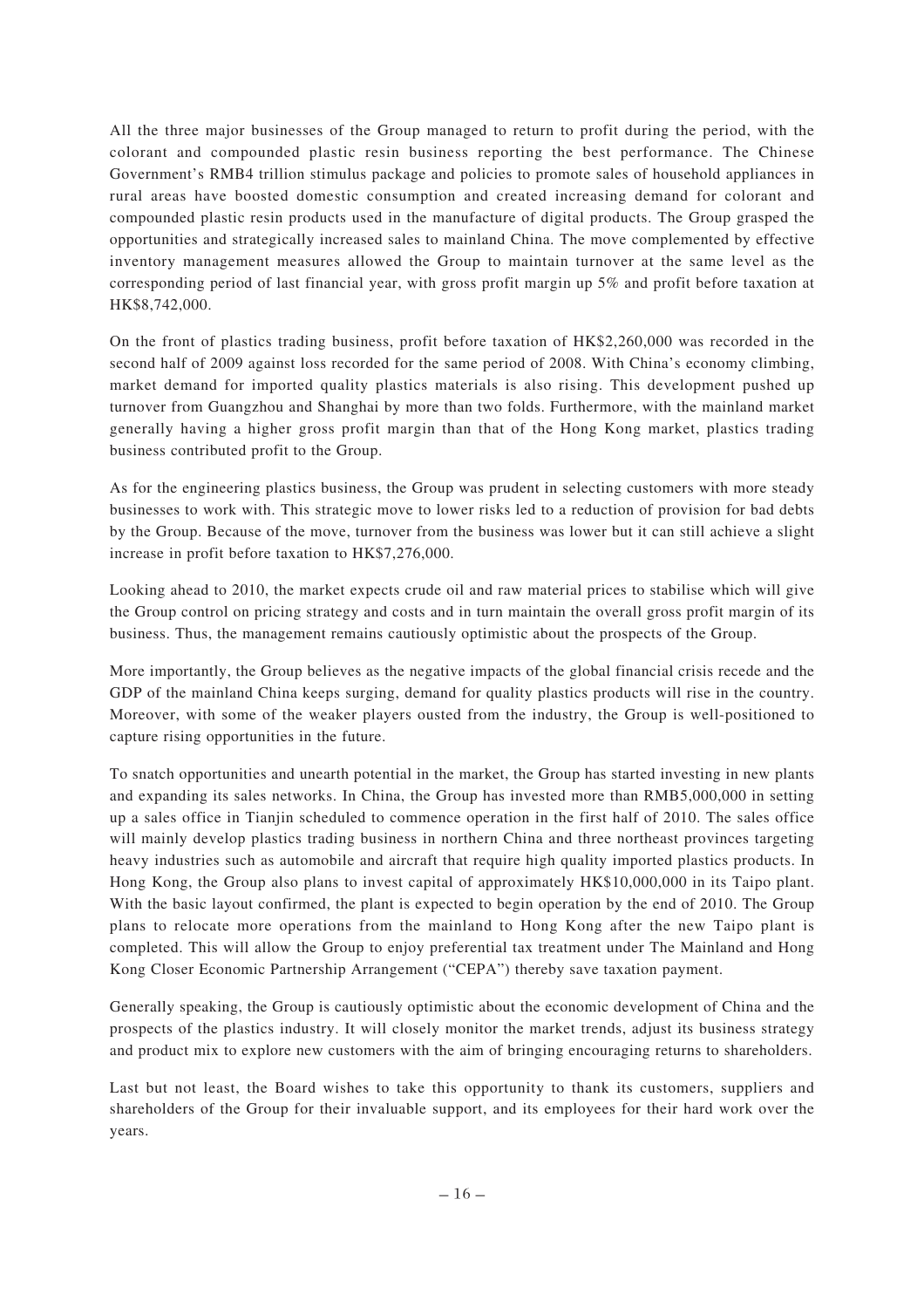# **LIQUIDITY AND FINANCIAL RESOURCES**

The Group generally finances its operations with internally generated cashflow and banking facilities provided by its principal bankers. As at 31st December 2009, the Group has available aggregate bank loan facilities of approximately HK\$310,983,000 of which HK\$155,275,000 have been utilised and were secured by corporate guarantee issued by the Group and legal charges on certain leasehold land and buildings, investment properties and machinery and equipment in the PRC and Hong Kong owned by the Group. The Group's cash and bank balances as at 31st December 2009 amounted to approximately HK\$105,015,000. The Group's gearing ratio as at 31st December 2009 was approximately 40%, based on the total bank borrowings of approximately HK\$153,718,000, together with obligations under finance leases of approximately HK\$1,557,000 and the shareholders' funds of approximately HK\$384,448,000.

# **FOREIGN EXCHANGE RISK**

The Group's borrowings and cash balances are primarily denominated in Hong Kong dollars, Renminbi and US dollars. The Group's purchases were principally denominated in US dollars. The Group closely monitors currency fluctuations and manages its exchange risk by entering into forward exchange contracts from time to time.

At 31st December 2009, the Group had outstanding commitments in respect of forward contracts in order to manage the Group's exposure in foreign currencies from its operations as follows:

|                                | 2009            |
|--------------------------------|-----------------|
|                                | <b>HK\$'000</b> |
| Sell HK dollars for US dollars | 721,500         |
| Sell US dollars for HK dollars | 397,800         |
|                                | 1,119,300       |
|                                |                 |

# **EMPLOYEE INFORMATION**

As at 31st December 2009, the Group employed a total of approximately 632 full-time employees. The Group's emolument policies are formulated on the performance of individual employees and are reviewed annually. The Group has an incentive scheme which is geared to the profit of the Group and the performance of its employees, as an incentive to motivate its employees to increase their contribution to the Group. The Group also provides social and medical insurance coverage, and provident fund scheme (as the case may be) to its employees depending on the location of such employees.

# **PURCHASE, SALE AND REDEMPTION OF THE COMPANY'S LISTED SECURITIES**

The Company has not redeemed any of its shares during the period. Neither the Company nor any of its subsidiaries has purchased or sold any of the Company's listed securities during the period.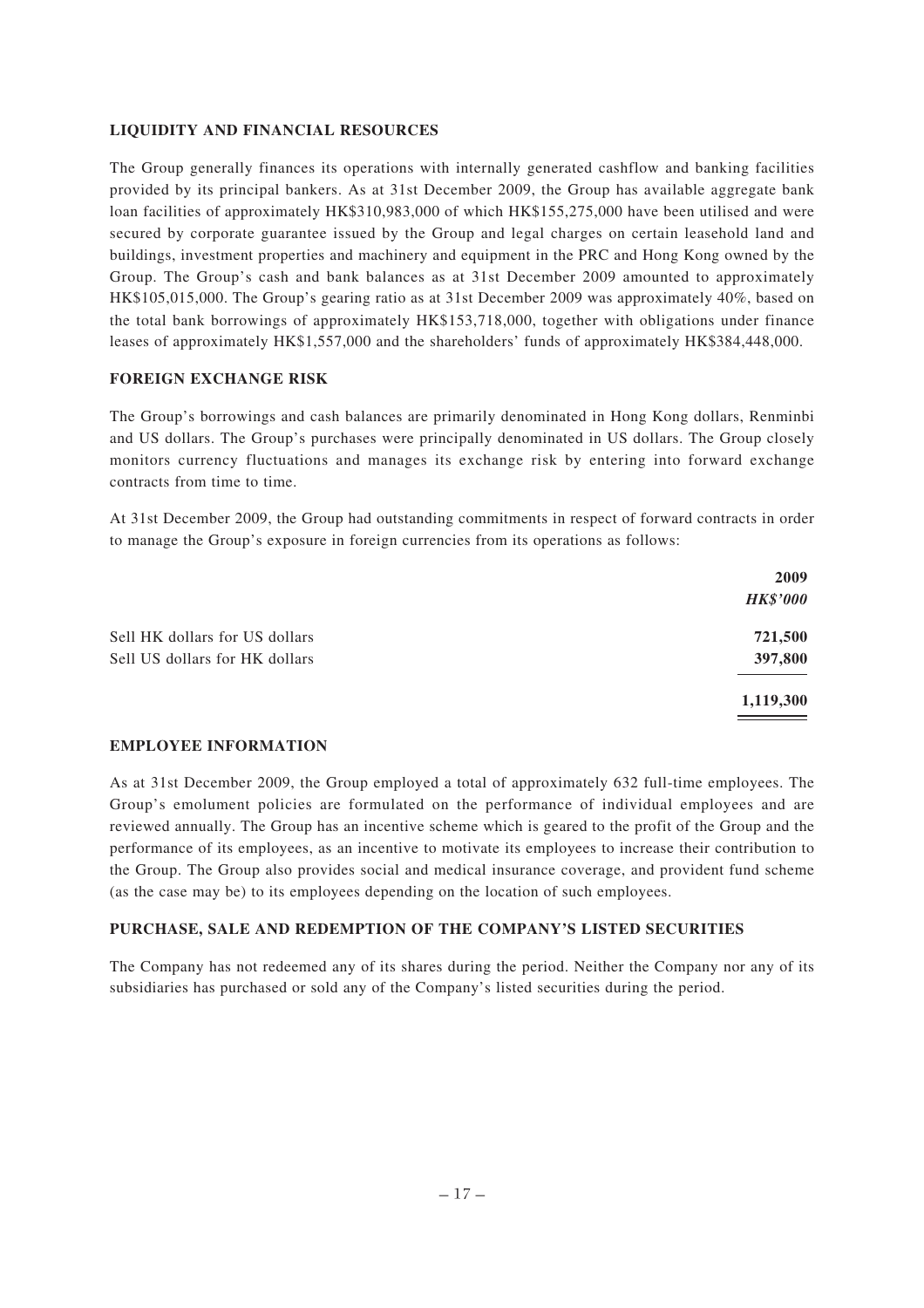# **COMPLIANCE WITH THE MODEL CODE FOR SECURITIES TRANSACTIONS BY DIRECTORS**

The Company has adopted a code of conduct regarding Directors' securities transactions on terms no less exacting than the required standard set out in the Model Code for Securities Transactions by Directors of Listed Companies (the "Model Code") set out in Appendix 10 to the Rules Governing the Listing of Securities (the "Listing Rules") on The Stock Exchange of Hong Kong Limited (the "Stock Exchange"). Having made specific enquiry to all Directors of the Company, all Directors have confirmed that they had complied with the required standard set out in the Model Code and the Company's code of conduct regarding Directors' securities transactions during the period.

# **CORPORATE GOVERNANCE PRACTICE**

The Company is committed to the establishment of good corporate governance practices and procedures which serve as an important element of risk management throughout the growth and expansion of the Company. The Company emphasizes on maintaining and carrying out sound, solid and effective corporate governance principles and structures.

The Company has complied with the applicable code provisions of the Code on Corporate Governance Practices (the "Code") as set out in Appendix 14 of the Listing Rules throughout the six months ended 31st December 2009, except for deviation of the code provisions A.2.1 and A.4.1 of the Code as mentioned below.

According to the code provision A.2.1, the roles of chairman and chief executive officer should be separate and should not be performed by the same individual. Up to the date of this interim report, the Board has not appointed an individual to the post of chief executive officer. The roles of the chief executive officer have been performed collectively by all the executive directors, including the chairman, of the Company. The Board considers that this arrangement allows contributions from all executive directors with different expertise and is beneficial to the continuity of the Company's policies and strategies. Going forward, the Board will periodically review the effectiveness of this arrangement and considers appointing an individual to chief executive officer when it thinks appropriate.

Code Provision A.4.1 stipulates that non-executive directors should be appointed for a specific term, subject to re-election. The Company's independent non-executive directors were not appointed for a specific term but is subject to retirement by rotation and re-election at the annual general meeting of the Company in accordance with the Company's bye-laws.

For the purpose of further enhancing the internal control systems, the Company has engaged an external consultant to carry out an on-going project to conduct independent internal review and to evaluate major operations of the Group. The Board of Directors has reviewed the effectiveness of the system of internal control of the Company and its subsidiaries with no material issues noted.